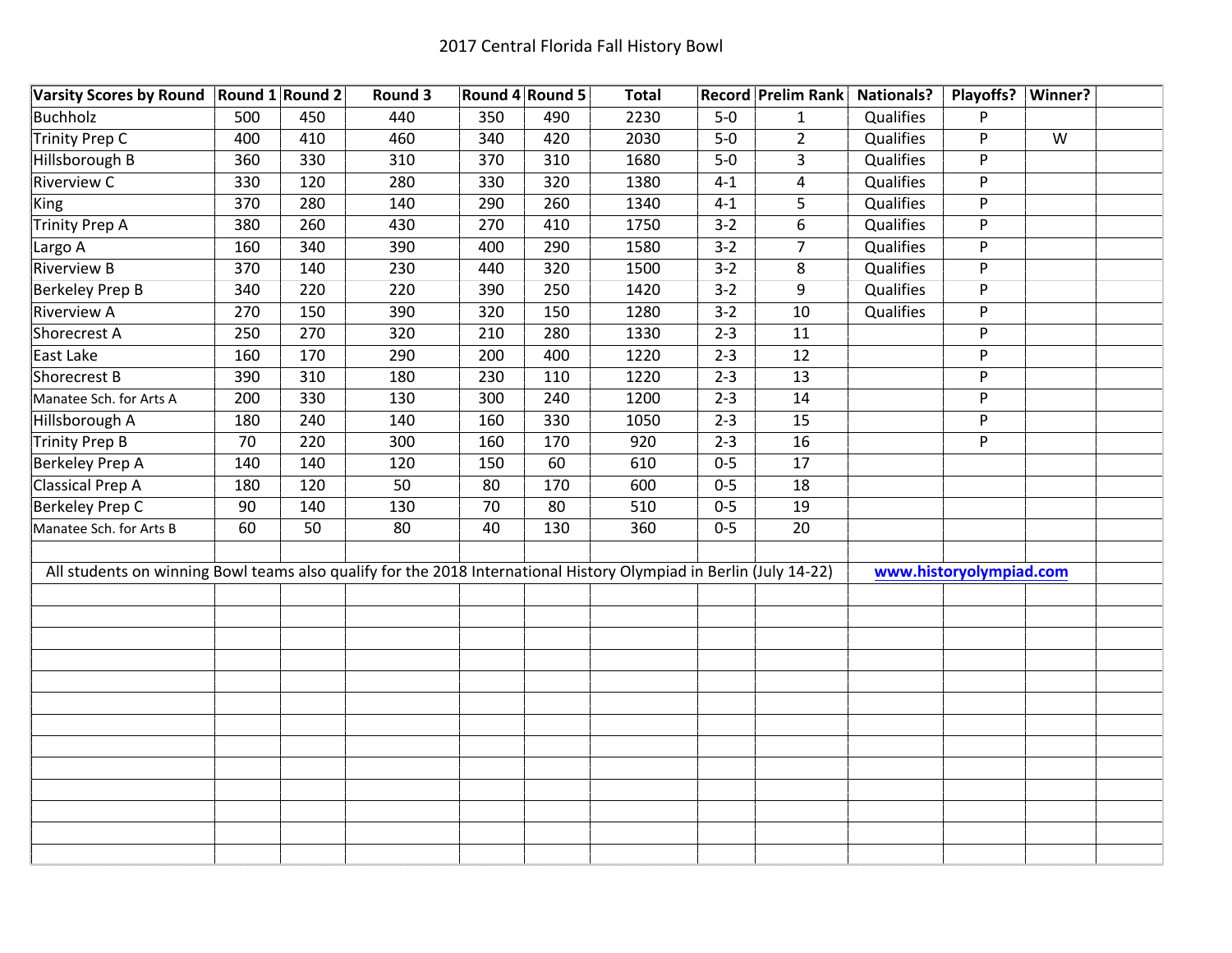| JV Scores by Round                                                                                                                             | Round 1 Round 2 |            | Round 3            |               | Round 4 Round 5 | <b>Total</b>       | AVG.          | Record  | Prelim Rank Nationals? Playoffs? Winner? |                         |   |        |
|------------------------------------------------------------------------------------------------------------------------------------------------|-----------------|------------|--------------------|---------------|-----------------|--------------------|---------------|---------|------------------------------------------|-------------------------|---|--------|
| Berkeley Prep D                                                                                                                                | 330             | <b>BYE</b> | 350                | 400           | 340             | 1420               | 355           | $4-0$   | $\mathbf{1}$                             | Qualifies               | P | W (JV) |
| <b>Riverview D</b>                                                                                                                             | 350             | 280        | 370                | <b>BYE</b>    | 270             | 1270               | 317.5         | $4-0$   | $\overline{2}$                           | Qualifies               | P |        |
| Largo B                                                                                                                                        | 310             | 240        | 320                | 250           | 280             | 1400               | 280           | $5-0$   | $\overline{3}$                           | Qualifies               | P |        |
| <b>Riverview F</b>                                                                                                                             | 250             | 320        | 220                | 220           | 330             | 1340               | 268           | $5-0$   | 4                                        | Qualifies               | P |        |
| Manatee Sch. for Arts C                                                                                                                        | 330             | 290        | 270                | 220           | 170             | 1280               | 256           | $3 - 2$ | 5                                        | Qualifies               | P |        |
| Trinity Prep D#                                                                                                                                | 220             | 240        | 160                | 260           | 190             | 1070               | 214           | $4 - 1$ | 6                                        | Qualifies               | P | W(MS)  |
| <b>Riverview E</b>                                                                                                                             | 100             | 180        | 150                | 280           | 220             | 930                | 186           | $3 - 2$ | $\overline{7}$                           | Qualifies               | P |        |
| Classical Prep B                                                                                                                               | 90              | 250        | 230                | 150           | 180             | 900                | 180           | $2 - 3$ | 8                                        |                         | P |        |
| Hillsborough C                                                                                                                                 | 80              | 180        | 160                | 240           | <b>BYE</b>      | 660                | 165           | $1 - 3$ | 9                                        |                         |   |        |
| <b>Riverview G</b>                                                                                                                             | <b>BYE</b>      | 80         | 190                | 250           | 130             | 650                | 162.5         | $2 - 2$ | 10                                       | Qualifies               |   |        |
| Shorecrest D                                                                                                                                   | 120             | 120        | 160                | 70            | 170             | 640                | 128           | $2 - 3$ | 11                                       |                         |   |        |
| Manatee Sch.for Arts D                                                                                                                         | 180             | 70         | 120                | 130           | 130             | 630                | 126           | $1 - 4$ | 12                                       |                         |   |        |
| Berkeley Prep F                                                                                                                                | 140             | 70         | 150                | 120           | 180             | 660                | 124           | $1 - 4$ | 13                                       |                         |   |        |
| <b>Berkeley Prep E</b>                                                                                                                         | 150             | 150        | <b>BYE</b>         | 140           | 50              | 490                | 122.5         | $2 - 2$ | 14                                       | Qualifies               |   |        |
| <b>Riverview H</b>                                                                                                                             | 120             | 70         | 130                | 160           | 50              | 530                | 106           | $1 - 4$ | 15                                       |                         |   |        |
| Manatee Sch. for Arts E #                                                                                                                      | 140             | 50         | 60                 | 100           | 100             | 450                | 90            | $0 - 5$ | 16                                       |                         |   |        |
| Shorecrest C                                                                                                                                   | 120             | 50         | 50                 | 60            | 50              | 330                | 66            | $0-5$   | 17                                       |                         |   |        |
| # = Middle School Team. The three middle school teams played each other in 3 prelim matches. Trinity D went 2-0, thus making them MS Champions |                 |            |                    |               |                 |                    |               |         |                                          |                         |   |        |
| All students on winning Bowl teams also qualify for the 2018 International History Olympiad in Berlin (July 14-22)                             |                 |            |                    |               |                 |                    |               |         |                                          | www.historyolympiad.com |   |        |
| <b>Team Matchups</b>                                                                                                                           |                 |            |                    |               |                 |                    |               |         |                                          |                         |   |        |
| Round 1                                                                                                                                        | <b>Scores</b>   |            | <b>Round 2</b>     | <b>Scores</b> |                 | <b>Round 3</b>     | <b>Scores</b> |         |                                          |                         |   |        |
| <b>Berkeley B</b>                                                                                                                              | 340             |            | Shorecrest B       | 310           |                 | Shorecrest D       | 160           |         |                                          |                         |   |        |
| Classical A                                                                                                                                    | 180             |            | MSA B              | 50            |                 | <b>Berkeley F</b>  | 150           |         |                                          |                         |   |        |
|                                                                                                                                                |                 |            |                    |               |                 |                    |               |         |                                          |                         |   |        |
| <b>Riverview F</b>                                                                                                                             | 370             |            | <b>MSA A</b>       | 330           |                 | <b>Riverview F</b> | 220           |         |                                          |                         |   |        |
| <b>Berkeley A</b>                                                                                                                              | 140             |            | <b>Berkeley A</b>  | 140           |                 | <b>Trinity D</b>   | 160           |         |                                          |                         |   |        |
|                                                                                                                                                |                 |            |                    |               |                 |                    |               |         |                                          |                         |   |        |
| <b>Riverview F</b>                                                                                                                             | 250             |            | Trinity C          | 410           |                 | MSA C              | 270           |         |                                          |                         |   |        |
| Shorecrest D                                                                                                                                   | 120             |            | <b>Riverview C</b> | 120           |                 | <b>Riverview E</b> | 150           |         |                                          |                         |   |        |
| King                                                                                                                                           | 370             |            | <b>Buchholz</b>    | 450           |                 | <b>Riverview G</b> | 190           |         |                                          |                         |   |        |
| MSA <sub>B</sub>                                                                                                                               | 60              |            | <b>Riverview B</b> | 140           |                 | Hillsborough C     | 160           |         |                                          |                         |   |        |
|                                                                                                                                                |                 |            |                    |               |                 |                    |               |         |                                          |                         |   |        |
|                                                                                                                                                |                 |            |                    |               |                 |                    |               |         |                                          |                         |   |        |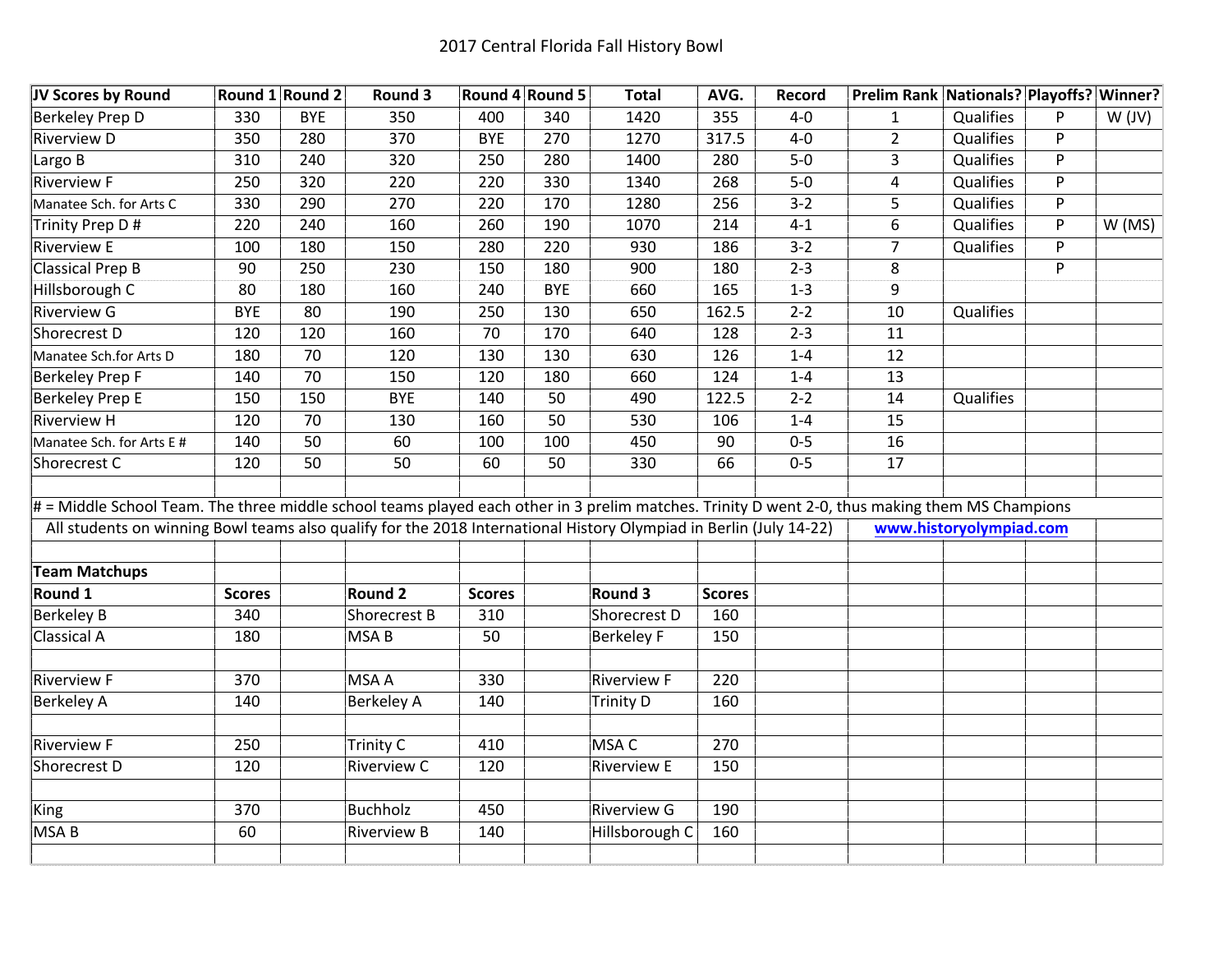| Riverview A        | 270 | Hillsborough B     | 330 | <b>Trinity A</b>    | 430 |  |  |
|--------------------|-----|--------------------|-----|---------------------|-----|--|--|
| Shorecrest A       | 250 | Trinity A          | 260 | <b>Berkeley A</b>   | 120 |  |  |
|                    |     |                    |     |                     |     |  |  |
| Hillsborough B     | 360 | Shorecrest A       | 270 | <b>Buchholz</b>     | 440 |  |  |
| MSA A              | 200 | <b>Berkeley B</b>  | 220 | <b>MSA A</b>        | 130 |  |  |
|                    |     |                    |     |                     |     |  |  |
| MSA D              | 180 | Largo A            | 340 | Hillsborough B      | 310 |  |  |
| <b>Riverview H</b> | 120 | <b>Riverview A</b> | 150 | <b>Riverview B</b>  | 230 |  |  |
|                    |     |                    |     |                     |     |  |  |
| MSA C              | 330 | Hillsborough A     | 240 | <b>Trinity B</b>    | 300 |  |  |
| Hillsborough C     | 80  | <b>Classical A</b> | 120 | <b>Berkeley C</b>   | 130 |  |  |
|                    |     |                    |     |                     |     |  |  |
| Trinity C          | 400 | King               | 280 | <b>Riverview C</b>  | 280 |  |  |
| Largo A            | 160 | <b>Berkeley C</b>  | 140 | <b>Berkeley B</b>   | 220 |  |  |
|                    |     |                    |     |                     |     |  |  |
| Shorecrest B       | 390 | <b>Trinity B</b>   | 220 | <b>Shorecrest A</b> | 320 |  |  |
| Berkeley C         | 90  | East Lake          | 170 | Hillsborough A      | 140 |  |  |
|                    |     |                    |     |                     |     |  |  |
| Buchholz           | 500 | Trinity D          | 240 | <b>East Lake</b>    | 290 |  |  |
| Trinity B          | 70  | <b>Riverview H</b> | 70  | Shorecrest B        | 180 |  |  |
|                    |     |                    |     |                     |     |  |  |
| <b>Riverview C</b> | 330 | Largo B            | 240 | <b>Trinity C</b>    | 460 |  |  |
| Hillsborough A     | 180 | <b>Riverview G</b> | 80  | <b>Classical A</b>  | 50  |  |  |
|                    |     |                    |     |                     |     |  |  |
| Trinity A          | 380 | <b>Riverview F</b> | 320 | Largo A             | 390 |  |  |
| East Lake          | 160 | <b>MSAE</b>        | 50  | King A              | 140 |  |  |
|                    |     |                    |     |                     |     |  |  |
| Berkeley E         | 150 | <b>Riverview D</b> | 280 | <b>Riverview A</b>  | 390 |  |  |
| <b>MSAE</b>        | 140 | MSA <sub>D</sub>   | 70  | MSA <sub>B</sub>    | 80  |  |  |
|                    |     |                    |     |                     |     |  |  |
| <b>Berkeley D</b>  | 330 | <b>Riverview E</b> | 180 | <b>Riverview D</b>  | 370 |  |  |
| <b>Riverview E</b> | 100 | Hillsborough C     | 180 | Shorecrest C        | 50  |  |  |
|                    |     |                    |     |                     |     |  |  |
| Largo B            | 310 | <b>Berkeley E</b>  | 150 | Largo B             | 320 |  |  |
| Berkeley F         | 140 | Shorecrest D       | 120 | <b>Riverview H</b>  | 130 |  |  |
|                    |     |                    |     |                     |     |  |  |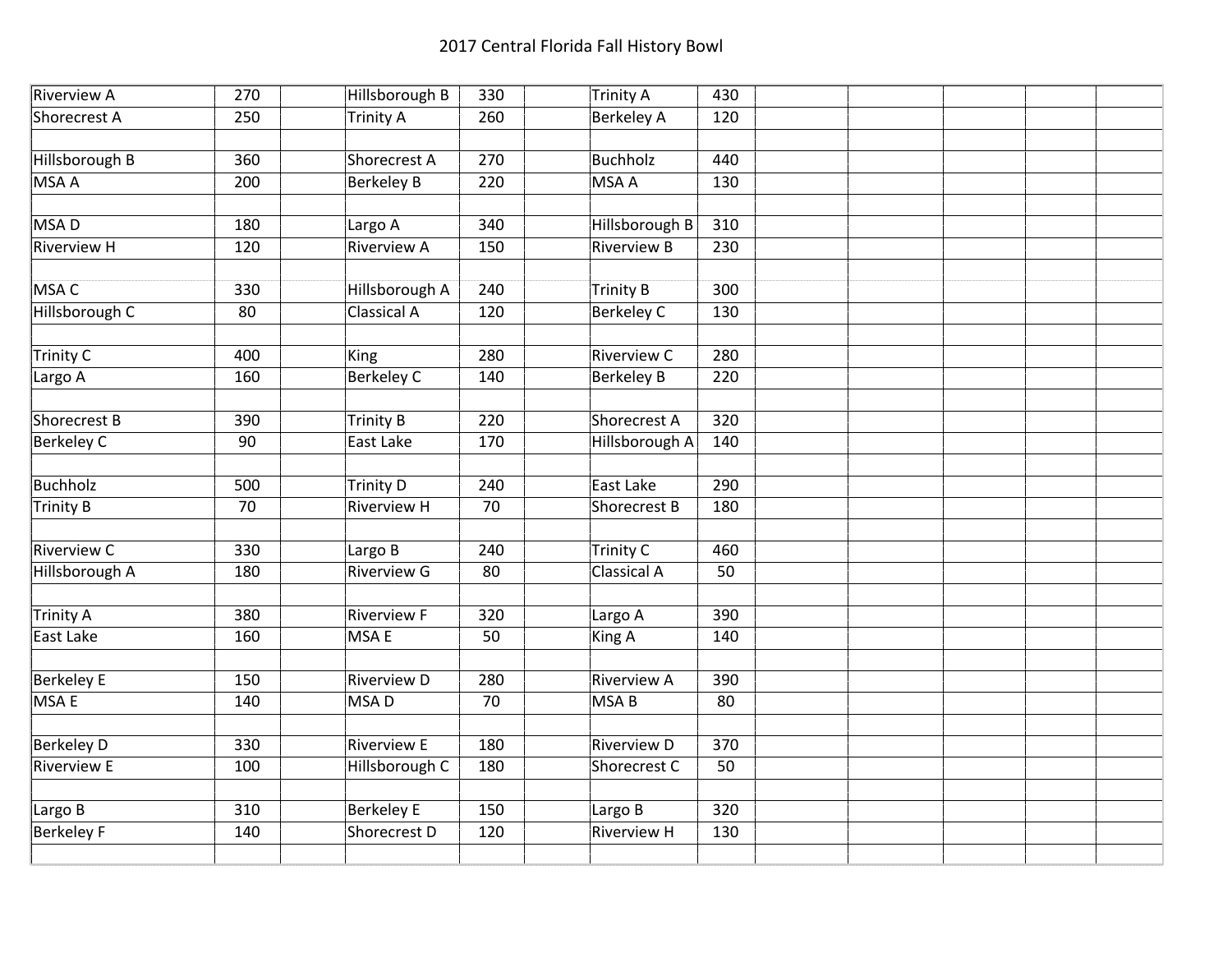| Trinity D          | 220           | <b>MSAC</b>        | 290           | <b>Berkeley D</b>  | 350 |  |  |  |
|--------------------|---------------|--------------------|---------------|--------------------|-----|--|--|--|
| Shorecrest C       | 120           | <b>Berkeley F</b>  | 70            | <b>MSAD</b>        | 120 |  |  |  |
|                    |               |                    |               |                    |     |  |  |  |
| <b>Riverview D</b> | 350           | <b>Classical B</b> | 250           | <b>Classical B</b> | 230 |  |  |  |
| <b>Classical B</b> | 90            | Shorecrest C       | 50            | <b>MSAE</b>        | 60  |  |  |  |
|                    |               |                    |               |                    |     |  |  |  |
| Round 4            | <b>Scores</b> | Round 5            | <b>Scores</b> |                    |     |  |  |  |
| Trinity D          | 260           | East Lake          | 400           |                    |     |  |  |  |
| Classical B        | 150           | <b>Berkeley A</b>  | 60            |                    |     |  |  |  |
|                    |               |                    |               |                    |     |  |  |  |
| <b>Riverview E</b> | 280           | <b>Trinity D</b>   | 190           |                    |     |  |  |  |
| Shorecrest C       | 60            | <b>MSAE</b>        | 100           |                    |     |  |  |  |
|                    |               |                    |               |                    |     |  |  |  |
| Hillsborough C     | 240           | Shorecrest D       | 170           |                    |     |  |  |  |
| MSA D              | 130           | MSA <sub>D</sub>   | 130           |                    |     |  |  |  |
|                    |               |                    |               |                    |     |  |  |  |
| <b>Berkeley D</b>  | 400           | <b>Riverview D</b> | 270           |                    |     |  |  |  |
| <b>Berkeley F</b>  | 120           | MSA C              | 170           |                    |     |  |  |  |
|                    |               |                    |               |                    |     |  |  |  |
| Hillsborough B     | 370           | <b>Berkeley D</b>  | 340           |                    |     |  |  |  |
| Berkeley A         | 150           | <b>Riverview H</b> | 50            |                    |     |  |  |  |
|                    |               |                    |               |                    |     |  |  |  |
| Riverview G        | 250           | <b>Riverview E</b> | 220           |                    |     |  |  |  |
| Shorecrest D       | 70            | <b>Classical B</b> | 180           |                    |     |  |  |  |
|                    |               |                    |               |                    |     |  |  |  |
| <b>Riverview F</b> | 220           | Largo B            | 280           |                    |     |  |  |  |
| MSA C              | 220           | Shorecrest C       | 50            |                    |     |  |  |  |
|                    |               |                    |               |                    |     |  |  |  |
| <b>Riverview H</b> | 160           | <b>Riverview F</b> | 330           |                    |     |  |  |  |
| <b>Berkeley E</b>  | 140           | <b>Berkeley E</b>  | 50            |                    |     |  |  |  |
|                    |               |                    |               |                    |     |  |  |  |
| King               | 290           | <b>Berkeley F</b>  | 180           |                    |     |  |  |  |
| Hillsborough A     | 160           | <b>Riverview G</b> | 130           |                    |     |  |  |  |
|                    |               |                    |               |                    |     |  |  |  |
| <b>Trinity C</b>   | 340           | <b>Riverview C</b> | 320           |                    |     |  |  |  |
| Shorecrest A       | 210           | Trinity B          | 170           |                    |     |  |  |  |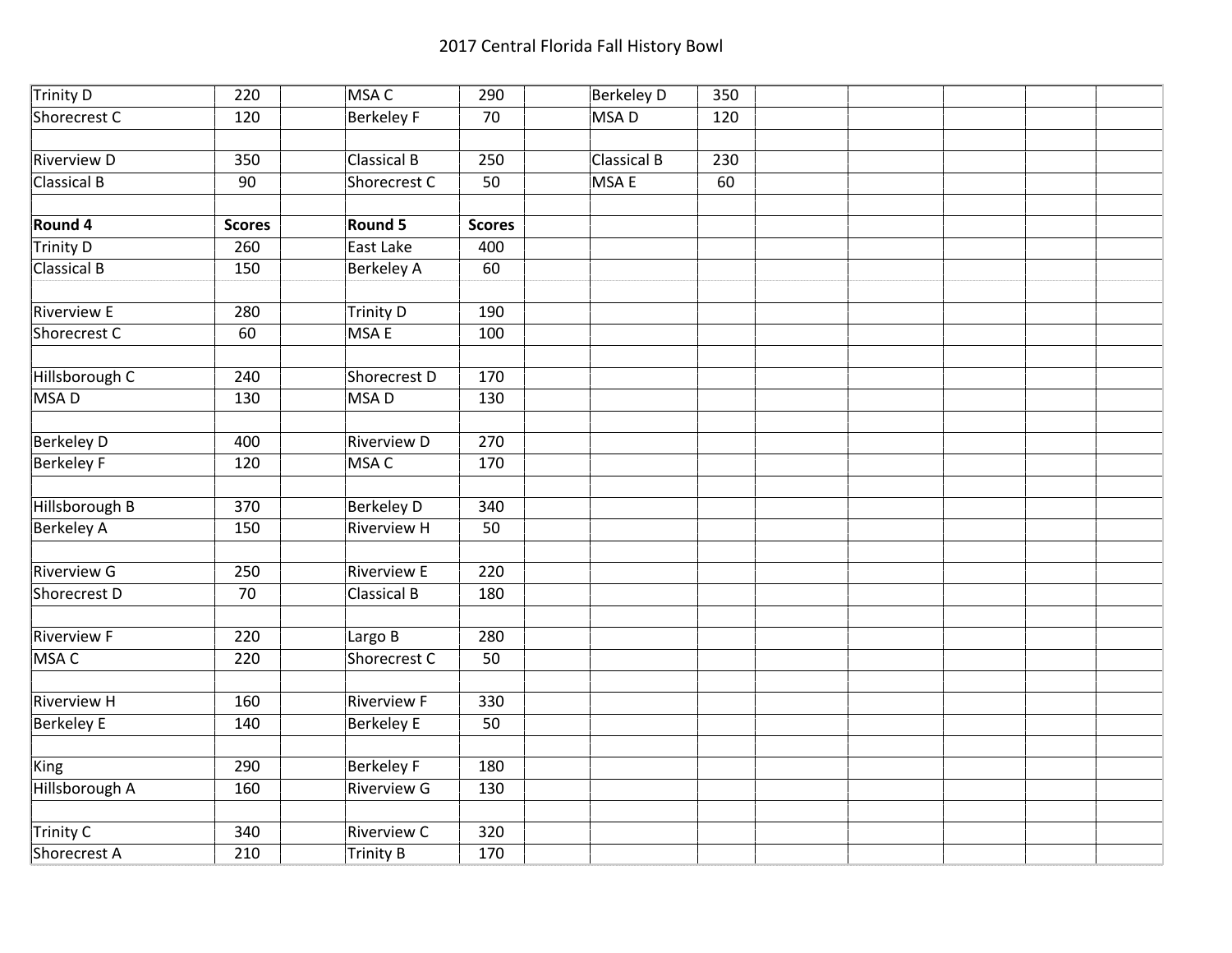| <b>Riverview C</b>  | 330             |                     | Hillsborough A     | 330             |               |  |  |  |  |
|---------------------|-----------------|---------------------|--------------------|-----------------|---------------|--|--|--|--|
| <b>Classical A</b>  | 80              |                     | <b>MSAB</b>        | 130             |               |  |  |  |  |
|                     |                 |                     |                    |                 |               |  |  |  |  |
| Buchholz            | 350             |                     | <b>Berkeley B</b>  | 250             |               |  |  |  |  |
| Trinity A           | 270             |                     | <b>MSA A</b>       | 240             |               |  |  |  |  |
|                     |                 |                     |                    |                 |               |  |  |  |  |
| MSA A               | 300             |                     | <b>King A</b>      | 260             |               |  |  |  |  |
| Shorecrest B        | 230             |                     | <b>Classical A</b> | 170             |               |  |  |  |  |
|                     |                 |                     |                    |                 |               |  |  |  |  |
| <b>Berkeley B</b>   | 390             |                     | Hillsborough B     | 310             |               |  |  |  |  |
| MSA B               | 40              |                     | Shorecrest A       | 280             |               |  |  |  |  |
|                     |                 |                     |                    |                 |               |  |  |  |  |
| Riverview A         | 320             |                     | <b>Trinity C</b>   | 420             |               |  |  |  |  |
| East Lake           | 200             |                     | <b>Riverview A</b> | 150             |               |  |  |  |  |
|                     |                 |                     |                    |                 |               |  |  |  |  |
| Largo A             | 400             |                     | Buchholz           | 490             |               |  |  |  |  |
| Trinity B           | 160             |                     | <b>Berkeley C</b>  | 80              |               |  |  |  |  |
|                     |                 |                     |                    |                 |               |  |  |  |  |
| <b>Riverview B</b>  | 440             |                     | <b>Trinity A</b>   | 410             |               |  |  |  |  |
| <b>Berkeley C</b>   | 70              |                     | Shorecrest B       | 110             |               |  |  |  |  |
|                     |                 |                     |                    |                 |               |  |  |  |  |
| Largo B             | 250             |                     | <b>Riverview B</b> | 320             |               |  |  |  |  |
| MSA E               | 100             |                     | Largo A            | 290             |               |  |  |  |  |
|                     |                 |                     |                    |                 |               |  |  |  |  |
| <b>Final Rounds</b> |                 |                     |                    |                 |               |  |  |  |  |
| Octofinal 1         |                 | 1st $1/4$ 2nd $1/4$ | $3rd$ $1/4$        | $4th$ $1/4$     | <b>Totals</b> |  |  |  |  |
| $(1)$ Buchholz      | $\overline{80}$ | 120                 | 100                | $\overline{90}$ | 390           |  |  |  |  |
| $(16)$ Trinity B    | $\overline{20}$ | $\overline{20}$     | 40                 | 120             | 200           |  |  |  |  |
|                     |                 |                     |                    |                 |               |  |  |  |  |
| <b>Octofinal 2</b>  |                 | 1st $1/4$ 2nd $1/4$ | $3rd$ $1/4$        | $4th$ $1/4$     | <b>Totals</b> |  |  |  |  |
| $(2)$ Trinity C     | 70              | 120                 | 80                 | 140             | 410           |  |  |  |  |
| (15) Hillsborough A | 30              | 10                  | 50                 | 50              | 140           |  |  |  |  |
|                     |                 |                     |                    |                 |               |  |  |  |  |
|                     |                 |                     |                    |                 |               |  |  |  |  |
|                     |                 |                     |                    |                 |               |  |  |  |  |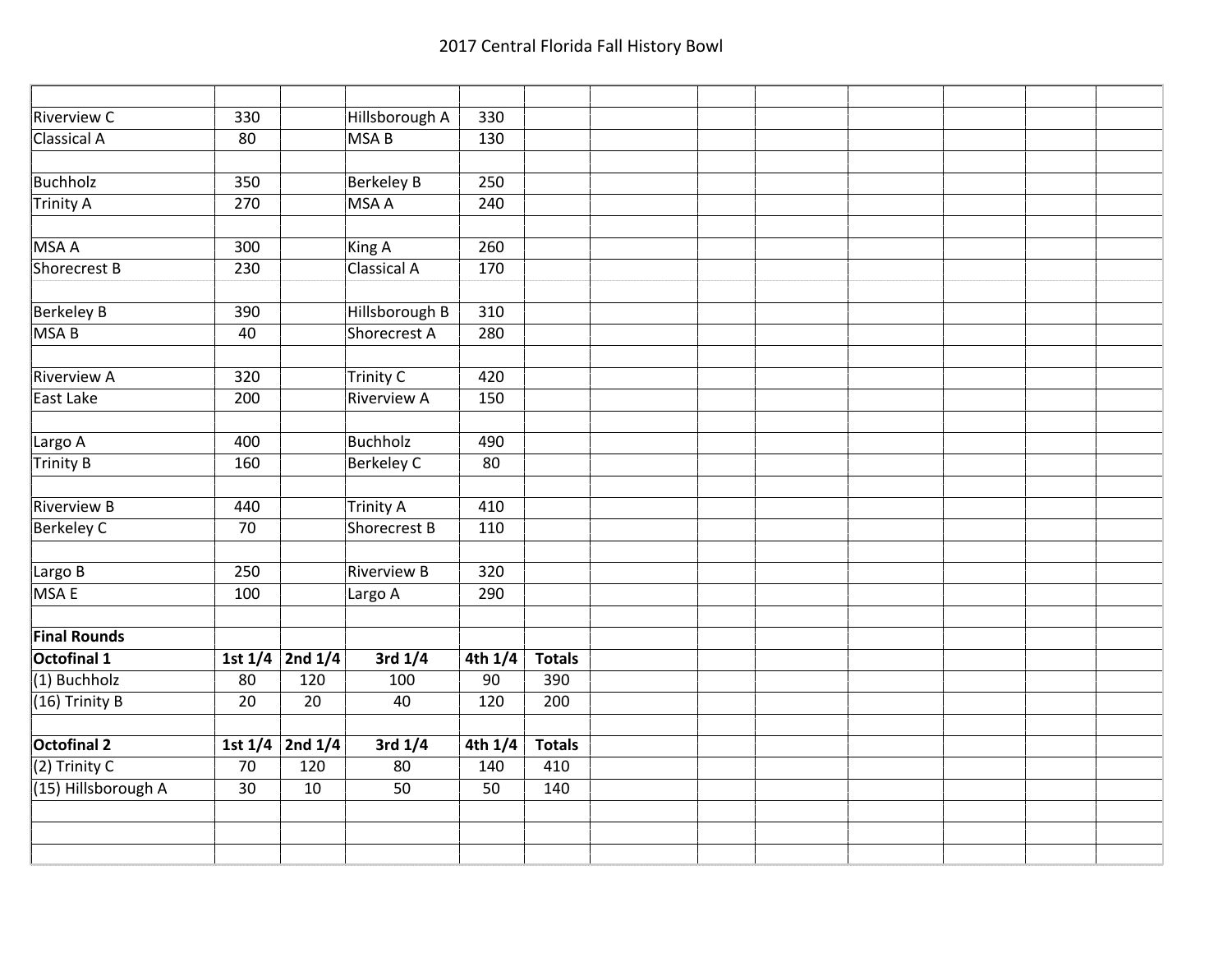| <b>Octofinal 3</b>   |             | 1st $1/4$ 2nd $1/4$ | 3rd $1/4$   | 4th $1/4$   | <b>Totals</b> |  |  |  |  |
|----------------------|-------------|---------------------|-------------|-------------|---------------|--|--|--|--|
| (3) Hillsborough B   | 50          | 90                  | 90          | 130         | 360           |  |  |  |  |
| $(14)$ MSA A         | 40          | 40                  | 20          | 0           | 100           |  |  |  |  |
|                      |             |                     |             |             |               |  |  |  |  |
| <b>Octofinal 4</b>   |             | 1st $1/4$ 2nd $1/4$ | 3rd $1/4$   | 4th $1/4$   | <b>Totals</b> |  |  |  |  |
| (4) Riverview C      | 80          | 70                  | 60          | 50          | 260           |  |  |  |  |
| (13) Shorecrest B    | 20          | 40                  | 40          | 60          | 160           |  |  |  |  |
|                      |             |                     |             |             |               |  |  |  |  |
| Octofinal 5          | 1st $1/4$   | 2nd $1/4$           | 3rd $1/4$   | 4th $1/4$   | <b>Totals</b> |  |  |  |  |
| $(5)$ King           | 30          | 70                  | 80          | 60          | 240           |  |  |  |  |
| (12) East Lake       | 60          | 40                  | 20          | 70          | 190           |  |  |  |  |
|                      |             |                     |             |             |               |  |  |  |  |
| Octofinal 6          |             | 1st $1/4$ 2nd $1/4$ | 3rd $1/4$   | 4th $1/4$   | <b>Totals</b> |  |  |  |  |
| (6) Trinity A        | 60          | 70                  | 70          | 70          | 270           |  |  |  |  |
| (11) Shorecrest A    | 40          | 50                  | 50          | 50          | 190           |  |  |  |  |
|                      |             |                     |             |             |               |  |  |  |  |
| <b>Octofinal 7</b>   |             | 1st $1/4$ 2nd $1/4$ | $3rd$ $1/4$ | 4th $1/4$   | <b>Totals</b> |  |  |  |  |
| (10) Riverview A     | 50          | 30                  | 70          | 110         | 260           |  |  |  |  |
| (7) Largo A          | 40          | 110                 | 50          | 30          | 230           |  |  |  |  |
|                      |             |                     |             |             |               |  |  |  |  |
| <b>Octofinal 8</b>   |             | 1st $1/4$ 2nd $1/4$ | 3rd $1/4$   | 4th $1/4$   | <b>Totals</b> |  |  |  |  |
| (8) Riverview B      | 90          | 110                 | 80          | 90          | 370           |  |  |  |  |
| (9) Berkeley B       | 10          | 20                  | 30          | 30          | 90            |  |  |  |  |
|                      |             |                     |             |             |               |  |  |  |  |
| Quarterfinal 1       |             | 1st $1/4$ 2nd $1/4$ | 3rd $1/4$   | 4th $1/4$   | <b>Totals</b> |  |  |  |  |
| $(1)$ Buchholz       | 70          | 110                 | 130         | 170         | 480           |  |  |  |  |
| (4) Riverview C      | 20          | 20                  | 50          | $\mathbf 0$ | 90            |  |  |  |  |
|                      |             |                     |             |             |               |  |  |  |  |
| Quarterfinal 2       | 1st $1/4$   | 2nd 1/4             | 3rd $1/4$   | 4th $1/4$   | <b>Totals</b> |  |  |  |  |
| $(2)$ Trinity C      | 100         | 80                  | 110         | 160         | 450           |  |  |  |  |
| (10) Riverview A     | $\mathbf 0$ | 40                  | 70          | $\mathbf 0$ | 110           |  |  |  |  |
|                      |             |                     |             |             |               |  |  |  |  |
| Quarterfinal 3       |             | 1st $1/4$ 2nd $1/4$ | 3rd $1/4$   | 4th $1/4$   | <b>Totals</b> |  |  |  |  |
| $(3)$ Hillsborough B | 60          | 90                  | 70          | 70          | 290           |  |  |  |  |
| (6) Trinity A        | 40          | 20                  | 100         | 40          | 200           |  |  |  |  |
|                      |             |                     |             |             |               |  |  |  |  |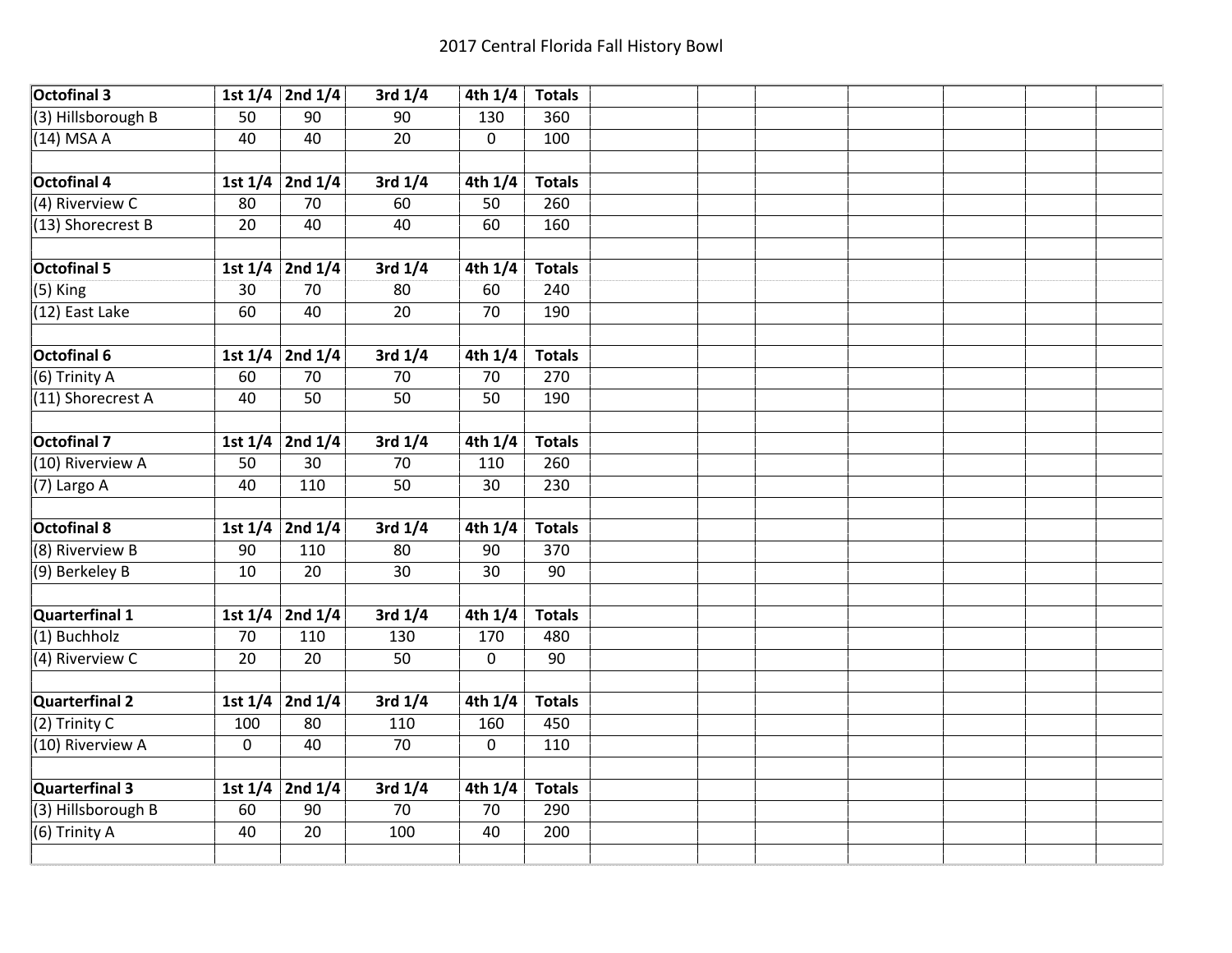| Quarterfinal 4     |             | 1st $1/4$ 2nd $1/4$ | 3rd $1/4$   | 4th $1/4$ | <b>Totals</b> |  |  |  |  |
|--------------------|-------------|---------------------|-------------|-----------|---------------|--|--|--|--|
| $(4)$ Riverview C  | 70          | 50                  | 80          | 80        | 280           |  |  |  |  |
| $(5)$ King         | 10          | 50                  | 60          | 30        | 150           |  |  |  |  |
|                    |             |                     |             |           |               |  |  |  |  |
| Semifinal 1        |             | 1st $1/4$ 2nd $1/4$ | 3rd $1/4$   | 4th $1/4$ | <b>Totals</b> |  |  |  |  |
| $(1)$ Buchholz     | 60          | 120                 | 110         | 130       | 420           |  |  |  |  |
| $(4)$ Riverview C  | 30          | 40                  | 70          | 60        | 200           |  |  |  |  |
|                    |             |                     |             |           |               |  |  |  |  |
| <b>Semifinal 2</b> | 1st $1/4$   | 2nd 1/4             | 3rd $1/4$   | 4th $1/4$ | <b>Totals</b> |  |  |  |  |
| $(2)$ Trinity C    | 50          | 90                  | 70          | 140       | 350           |  |  |  |  |
| (3) Hillsborough B | 50          | 20                  | 70          | $\pmb{0}$ | 140           |  |  |  |  |
|                    |             |                     |             |           |               |  |  |  |  |
| Final              |             | 1st $1/4$ 2nd $1/4$ | 3rd $1/4$   | 4th $1/4$ | <b>Totals</b> |  |  |  |  |
| $(2)$ Trinity C    | 50          | 70                  | 110         | 50        | 280           |  |  |  |  |
| (1) Buchholz       | 40          | 60                  | 70          | 70        | 240           |  |  |  |  |
|                    |             |                     |             |           |               |  |  |  |  |
| JV Quarterfinal 1  | 1st $1/4$   | 2nd 1/4             | $3rd$ $1/4$ | 4th $1/4$ | <b>Totals</b> |  |  |  |  |
| (1) Berkeley D     | 50          | 110                 | 60          | 40        | 260           |  |  |  |  |
| (8) Classical B    | 40          | 10                  | 50          | 30        | 130           |  |  |  |  |
|                    |             |                     |             |           |               |  |  |  |  |
| JV Quarterfinal 2  |             | 1st $1/4$ 2nd $1/4$ | 3rd $1/4$   | 4th $1/4$ | <b>Totals</b> |  |  |  |  |
| (2) Riverview D    | 90          | 80                  | 40          | 70        | 280           |  |  |  |  |
| (7) Riverview E    | $\mathbf 0$ | 20                  | 20          | 20        | 60            |  |  |  |  |
|                    |             |                     |             |           |               |  |  |  |  |
| JV Quarterfinal 3  |             | 1st $1/4$ 2nd $1/4$ | 3rd $1/4$   | 4th $1/4$ | <b>Totals</b> |  |  |  |  |
| $(3)$ Largo B      | 80          | 70                  | 40          | 40        | 230           |  |  |  |  |
| (6) Trinity D      | 20          | 20                  | 40          | 30        | 110           |  |  |  |  |
|                    |             |                     |             |           |               |  |  |  |  |
| JV Quarterfinal 4  |             | 1st $1/4$ 2nd $1/4$ | 3rd $1/4$   | 4th $1/4$ | <b>Totals</b> |  |  |  |  |
| $(5)$ MSA C        | 40          | 50                  | 80          | 80        | 250           |  |  |  |  |
| (4) Riverview F    | 20          | 40                  | 10          | 30        | 100           |  |  |  |  |
|                    |             |                     |             |           |               |  |  |  |  |
| JV Semifinal 1     |             | 1st $1/4$ 2nd $1/4$ | 3rd $1/4$   | 4th $1/4$ | <b>Totals</b> |  |  |  |  |
| $(1)$ Berkeley D   | 50          | 50                  | 70          | 50        | 220           |  |  |  |  |
| $(5)$ MSA C        | 20          | 50                  | 50          | 40        | 160           |  |  |  |  |
|                    |             |                     |             |           |               |  |  |  |  |